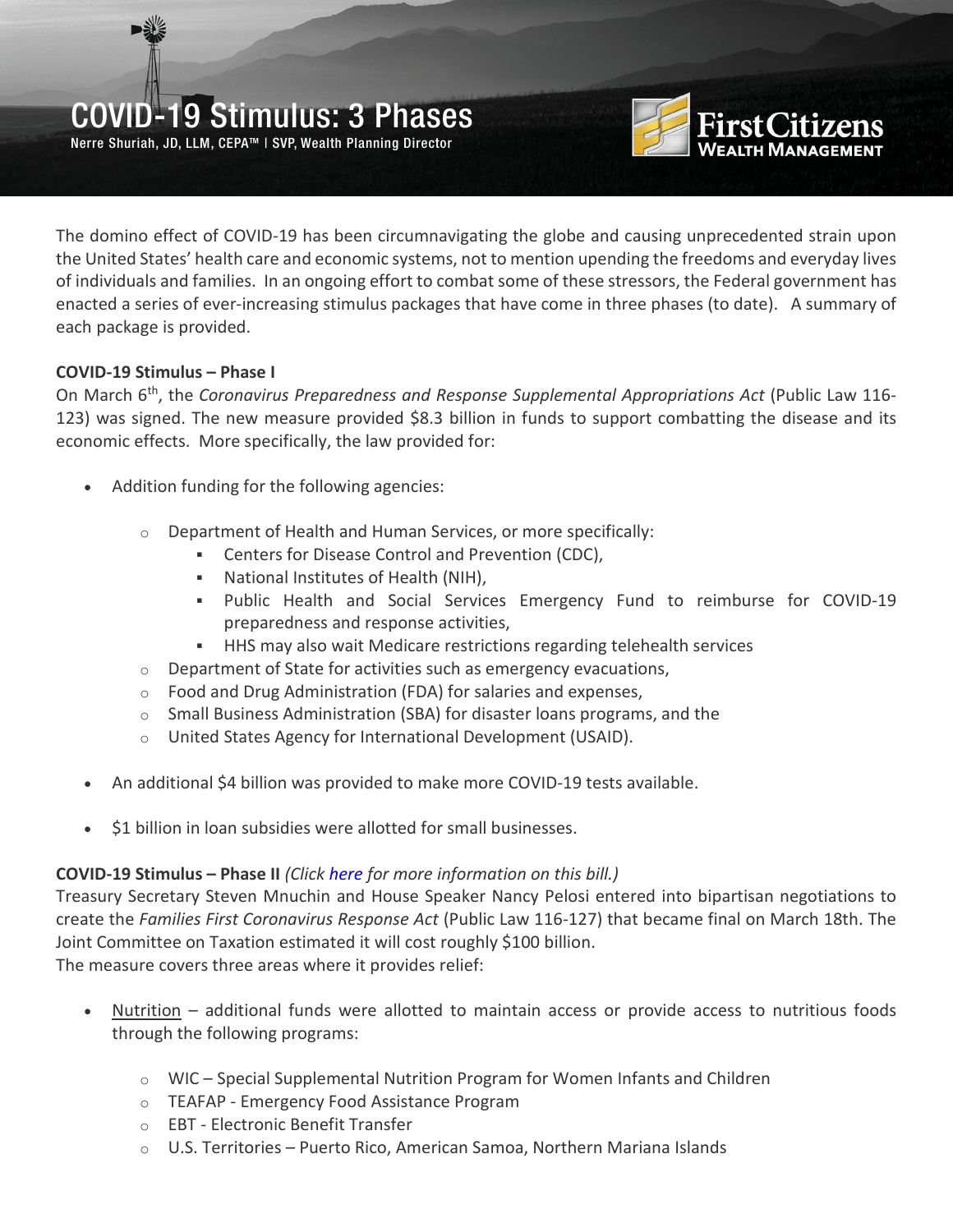Nerre Shuriah, JD, LLM, CEPA™ | SVP, Wealth Planning Director



- o ACL Senior Nutrition Program in Administration for Community Living
- o MEALS Maintaining Essential Access to Lunch for Students Act
- o SNAP Supplemental Nutrition Assistance Program
- Testing funding was expanded to cover the costs of COVID-19 testing for the uninsured, private health plans, participants in Medicare and related plans, veterans receiving care from the Department of Veterans Affairs, as well as increasing states access to Medicaid allotments.
- Employment Benefits funding was provided for a number of actions that would lessen the impact on employees including:
	- $\circ$  Payroll tax credits for paid sick and paid family and medical leave
	- $\circ$  Job-protection leave for up to 12 weeks
	- o Unemployment compensation increased resources
	- o Tax-credits for self-employed individuals
	- o Refundable tax credits for family leave for self-employed individuals
	- o States work-sharing programs through the Department of Labor

#### **COVID-19 Stimulus Phase III** *(Click [here](https://www.firstcitizens.com/pdfs/CARES-Act-Stimulus-Summary.pdf) for more information on this bill.)*

In the wee hours of March 25<sup>th</sup> the Senate leaders have agreed to a proposal for \$2 trillion of relief called the *Coronavirus Aid, Relief, and Economic Security Act (the CARES Act).* The House passed it on March 27th, and the President immediately signed it into law. This third phase of the COVID-19 law provides a lifeline for specific industries hard-hit by the economic fallout from the pandemic as well as payments to individual taxpayers similar to the stimulus payments of the Great Recession. The legislation, which is the largest rescue package in U.S. history, is divided into four main beneficiaries:

- A. Direct Payments to Americans
- B. Favorable Loans to Small Businesses
- C. Assistance to Severely Distressed Business Sectors
- D. Significant Funding to the Health Care Industry

A high level summary of some of the more broadly impactful sections of the law follows.

- Individuals & Families
	- $\circ$  Direct payments to lower and middle-class individuals and families for these amounts:
		- Up to \$1200 for individuals
		- **52400 for married couples**
		- $\overline{\phantom{a}}$  \$500 for children
		- The payments will be made in two rounds on April 6 and May 18.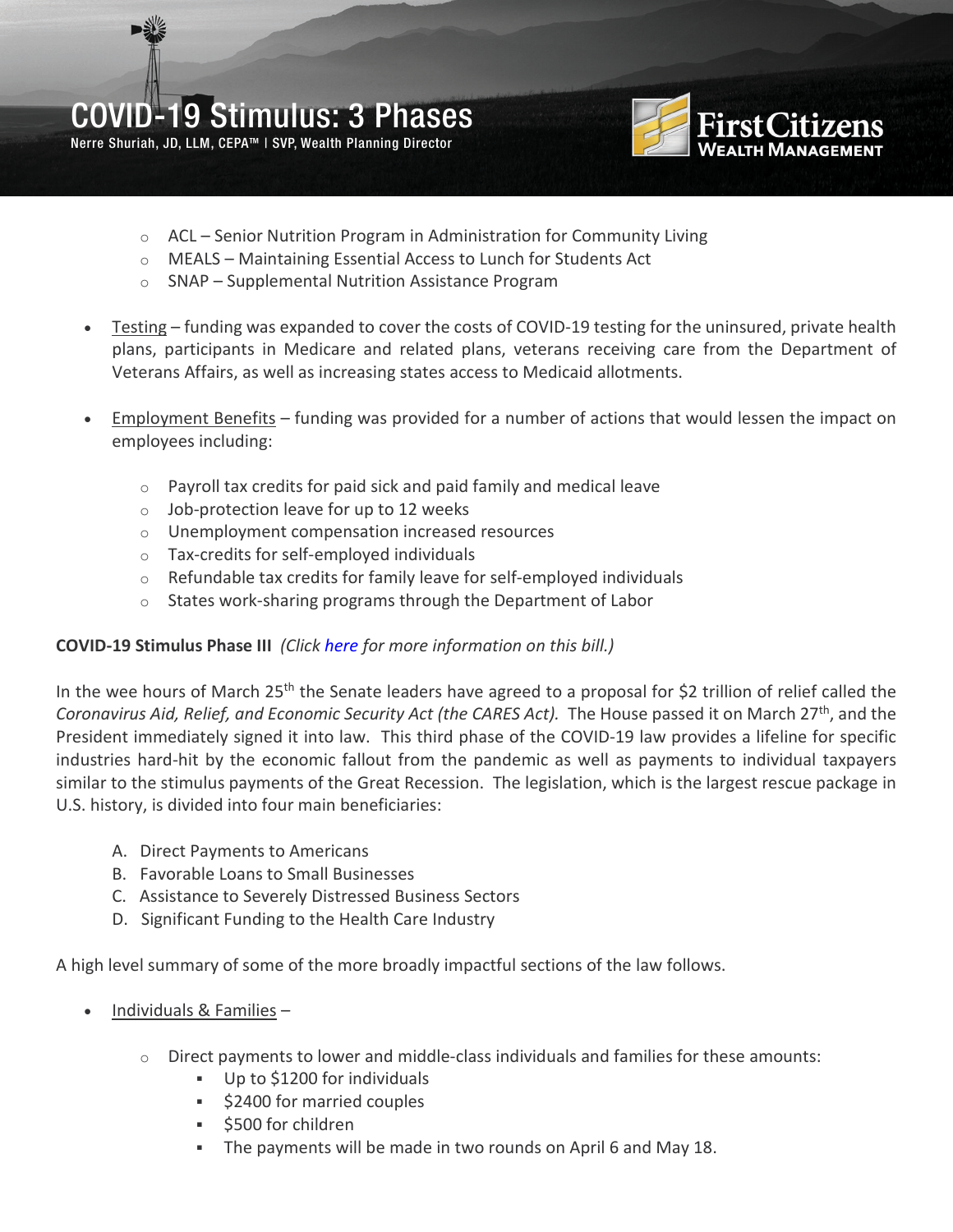# COVID-19 Stimulus: 3 Phases

Nerre Shuriah, JD, LLM, CEPA™ | SVP, Wealth Planning Director



- The estimated cost is \$250 billion each.
- Payments will be limited by family size and income (phasing out at \$75,000 of income for individuals and \$150,000 for couples and completely phased out by \$98,000 of income for individuals and \$198,000 for couples).
- Individuals with no income would receive \$600**.**
- $\circ$  Expanded unemployment insurance for laid-off workers that will cover full pay for 4 months, rather than the usual 3 months. The maximum benefit will rise by \$600 per week. This applies to traditional, self-employed and freelance (gig) workers. It also allows furloughed workers to stay on as employees, so they can quickly go back to work once the crisis relents.
- $\circ$  Income tax filing deadlines and payment deadlines are moved back to July 15<sup>th</sup>. Estimated payments are due October 15th.
- $\circ$  The 10% early withdrawal penalty from qualified plans (younger than 59%) has been waived for COVID-19-related distributions up to \$100,000. Income tax due on such withdrawals will be due over three years, and such amounts may be contributed back to the qualified plan.
- $\circ$  For students, the law temporarily suspends payments for federal student loans; and revises provisions related to campus-based aid, supplemental educational-opportunity grants, federal work-study, subsidized loan, Pell grants, and foreign institutions.
- o Some charitable changes include:
	- A limited above-the-line charitable contribution is allowed for up to \$300.
	- Limitations on adjusted gross income for charitable contributions have been relaxed.
- Businesses
	- $\circ$  \$208 billion dedicated in collateralized loans and guarantees to industries and corporations significantly affected by the COVID-19 pandemic including \$50 billion for the airline industry.
	- $\circ$  \$350 billion in small business loans, for companies with 500 employees or less that keep paychecks steady. They could get up to \$10 million each in forgivable small business loans. Federally guaranteed loans will provide eight weeks of assistance for qualifying employers who maintain payroll. Those who meet requirements would have costs such as utilities, mortgage interest and rent forgiven.
	- $\circ$  \$150 billion to other industries affected, including hotels, casinos, cruise line operators and shopping mall operators.
	- o Guaranteed money market mutual funds.
	- $\circ$  Corporations can delay payment of estimated taxes until October 15<sup>th</sup>
	- $\circ$  Payment of payroll taxes may be delayed and paid over the course of two years, by December 2021 and December 2022.
	- $\circ$  Net operating losses from 2018, 2019, and 2020 can be carried back for five years and it may fully offset income.
	- $\circ$  Temporary increase in the amount of interest expense businesses are allowed to deduct on their tax returns, by increasing the 30-percent limitation to 50 percent of the taxable income for 2019 and 2020.